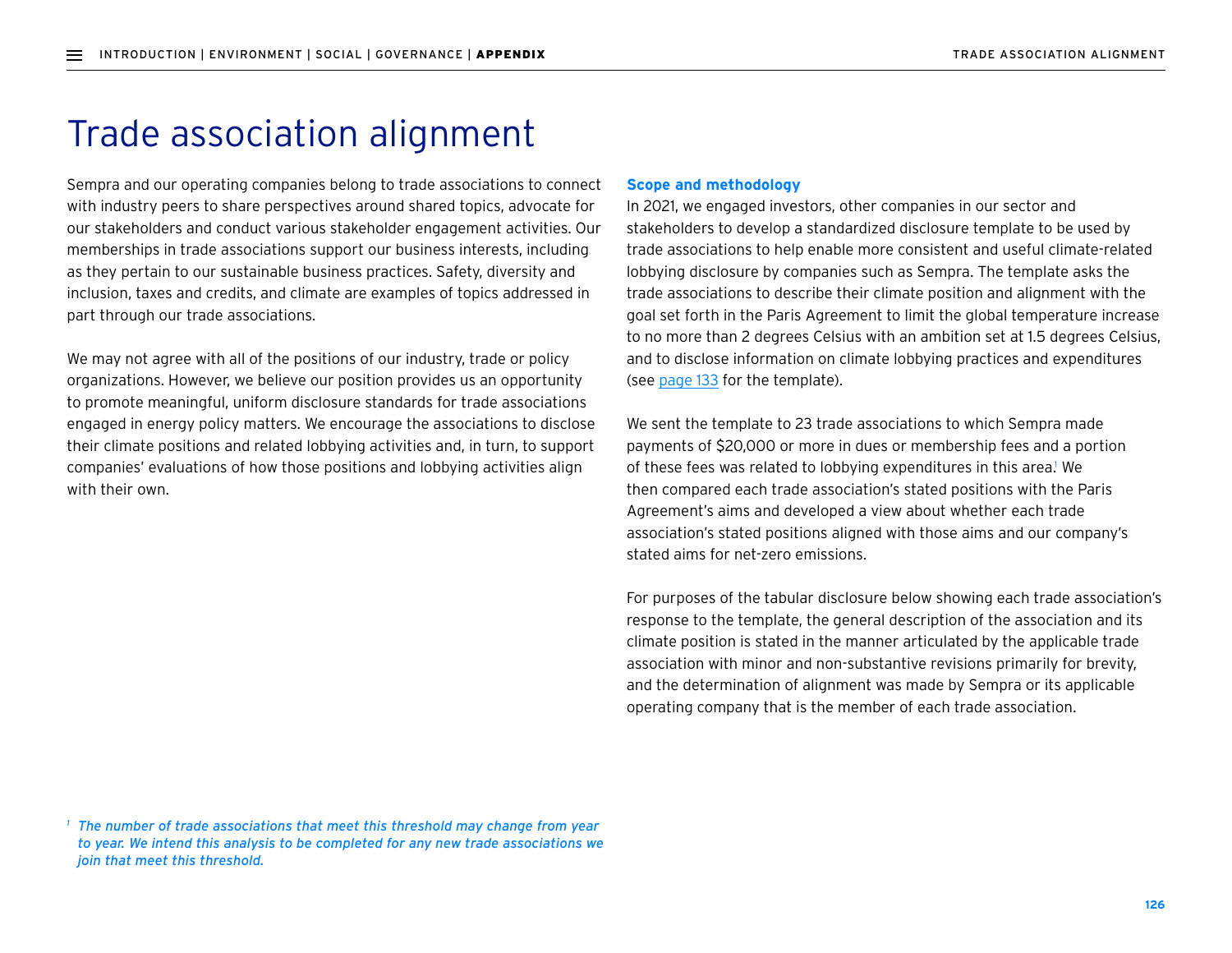## **Key takeaways**

We found many of our trade association's positions and lobbying activities are aligned with the aims of the Paris Agreement. In some instances, our trade associations' policy positions and lobbying activities may not fully align with our positions on issues, including the Paris Agreement's goals and other sustainability topics. For those trade associations where we determined we are only partially aligned on issues relating to climate, to mitigate any misalignment, we expect to engage further with these trade associations to understand their positions better, work to influence change and finally, assess whether our membership should continue. Additionally, as we work to mitigate any misalignment related to climate, it is essential to consider other factors relevant to company interests, such as safety or diversity and inclusion. We believe that having a seat at the table with our trade associations allows us to communicate our views and influence the dialogue and activities in a manner that aligns with our commitment to sustainability and the long-term interests of our shareholders and other stakeholders, including around transparency and reporting.

In future reports, we may look to provide updated information on alignment with climate change aims and, where there is any misalignment, information on mitigating efforts.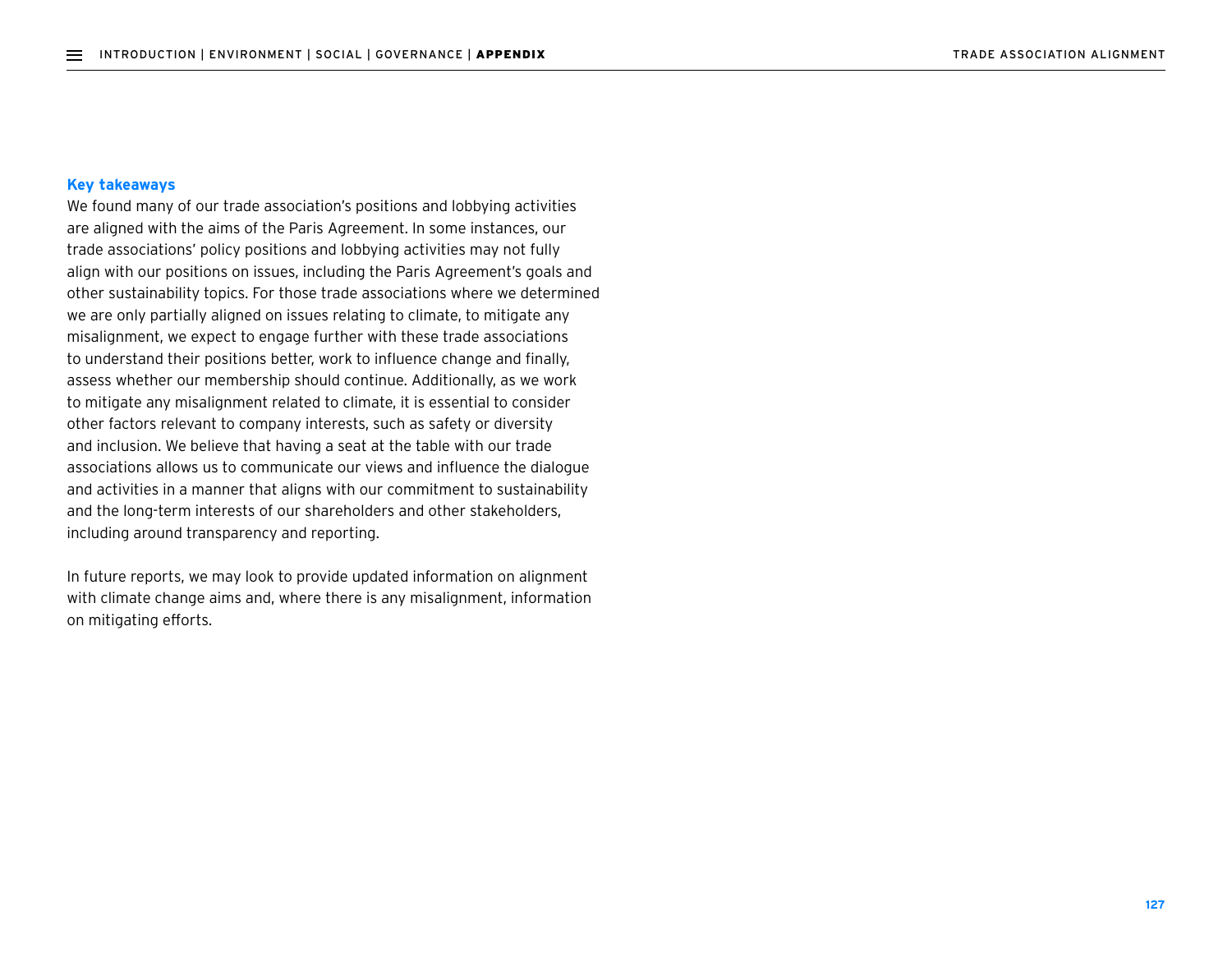| <b>Trade association</b>                         | <b>Sempra or operating</b><br>company involvement<br>with association | <b>General description of association and climate position</b>                                                                                                                                                                                                                                                                                                                                                                                                                                                                                                                                                                                                                                                                                                                                                                                                                      | <b>Alignment</b>  |
|--------------------------------------------------|-----------------------------------------------------------------------|-------------------------------------------------------------------------------------------------------------------------------------------------------------------------------------------------------------------------------------------------------------------------------------------------------------------------------------------------------------------------------------------------------------------------------------------------------------------------------------------------------------------------------------------------------------------------------------------------------------------------------------------------------------------------------------------------------------------------------------------------------------------------------------------------------------------------------------------------------------------------------------|-------------------|
| American Council for<br>Capital Formation (ACCF) | Board member                                                          | ACCF believes that government policies should be transparent and enable capital investment<br>needed to develop affordable, reliable and sustainable energy for consumers. It recognizes that<br>addressing the challenge of climate change is critical and must be balanced with the need for<br>energy to maintain global economic growth.                                                                                                                                                                                                                                                                                                                                                                                                                                                                                                                                        | Partially aligned |
| <b>American Gas Association</b><br>(AGA)         | Board member                                                          | AGA represents companies delivering natural gas safely, reliably and in an environmentally<br>responsible way to help improve the quality of life for their customers every day. AGA's mission<br>is to provide clear value to its membership and serve as the indispensable, leading voice and<br>facilitator on its behalf in promoting the safe, reliable and efficient delivery of natural gas to<br>homes and businesses across the nation.<br>AGA is committed to reducing greenhouse gas emissions through smart innovation, new and<br>modernized infrastructure and advanced technologies that maintain reliable, resilient and<br>affordable energy service choices for consumers.                                                                                                                                                                                        | Aligned           |
| American Petroleum<br>Institute (API)            | Board member                                                          | API represents all segments of America's oil and natural gas industry. Its nearly 600 members<br>produce, process and distribute most of the nation's energy. API's mission is to promote safety<br>across the industry and influence public policy supporting a strong, viable U.S. oil and natural<br>gas industry.<br>API and its members are committed to delivering solutions that reduce the risks of climate<br>change while meeting society's growing energy needs. API supports global action that drives<br>greenhouse gas emissions reductions and economic development. API will lead by providing<br>platforms for industry action to:<br>· Reduce greenhouse gas emissions through industry-led solutions and<br>Actively work on policies that address the risks of climate change while meeting the global<br>need for affordable, reliable and sustainable energy. | Partially aligned |
| Bioenergy Association of<br>California           | Board member                                                          | Bioenergy Association of California's mission is to promote sustainable bioenergy development<br>and associated activities in California. Its work supports California climate policies, which are<br>aligned with the Paris Agreement.                                                                                                                                                                                                                                                                                                                                                                                                                                                                                                                                                                                                                                             | Aligned           |
| California Business<br>Roundtable                | Board member                                                          | The California Business Roundtable is a nonpartisan organization comprised of the senior<br>executive leadership of the major employers throughout the state - with a combined workforce<br>of more than half a million employees. For more than thirty-five years the Roundtable has<br>identified the issues critical to a healthy business climate and provided the leadership needed<br>to strengthen California's economy and create jobs. It supports the State's climate goals and<br>advocate for policies to achieve the goals affordably and reliably.                                                                                                                                                                                                                                                                                                                    | Aligned           |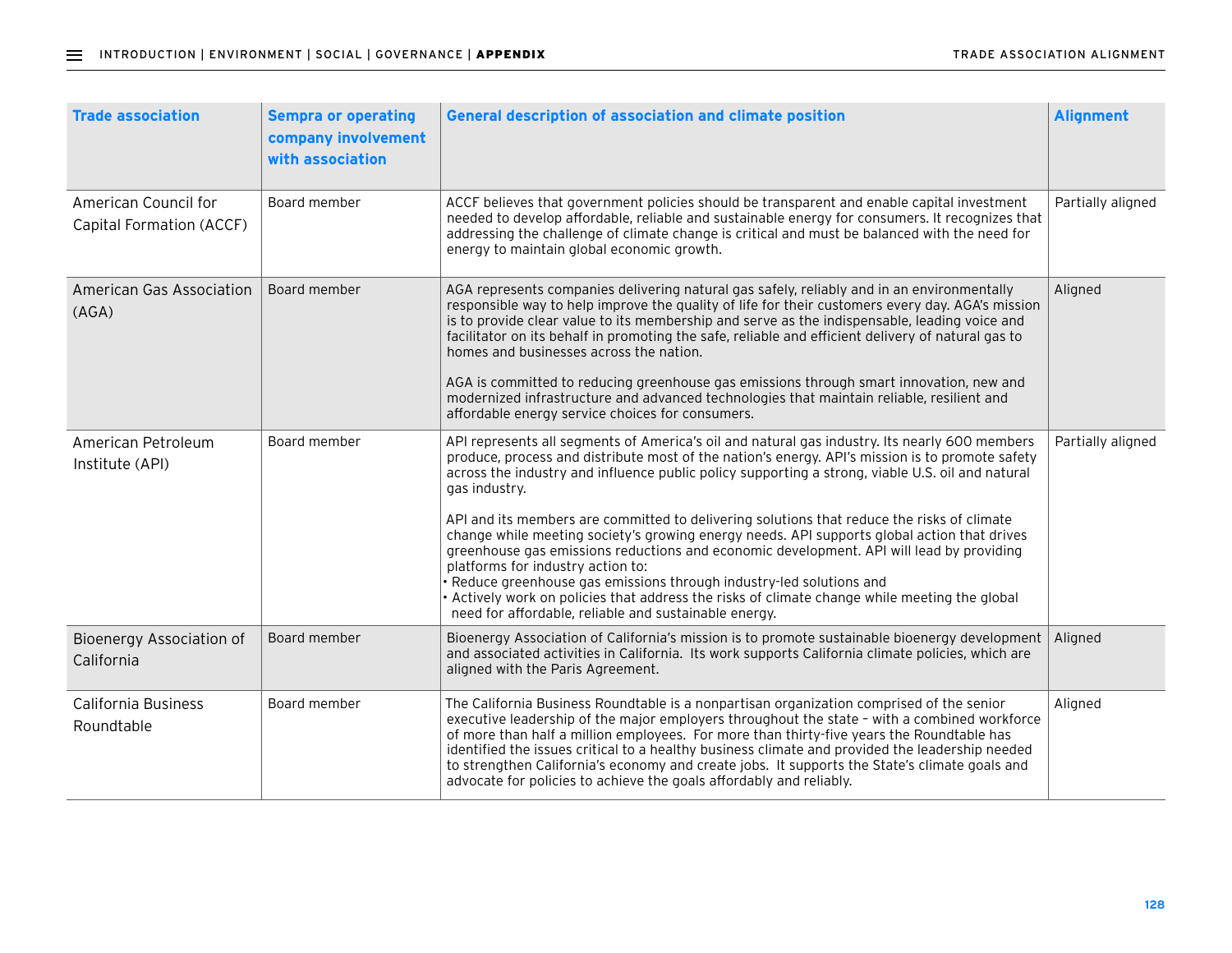| <b>Trade association</b>                              | <b>Sempra or operating</b><br>company involvement<br>with association | <b>General description of association and climate position</b>                                                                                                                                                                                                                                                                                                                                                                                                                                                                                              | <b>Alignment</b>  |
|-------------------------------------------------------|-----------------------------------------------------------------------|-------------------------------------------------------------------------------------------------------------------------------------------------------------------------------------------------------------------------------------------------------------------------------------------------------------------------------------------------------------------------------------------------------------------------------------------------------------------------------------------------------------------------------------------------------------|-------------------|
| California Carbon Capture<br>Coalition                | Board member                                                          | The Carbon Capture Coalition is a nonpartisan collaboration of more than 90 companies,<br>unions, conservation and environmental policy organizations, building federal policy support to<br>enable economywide, commercial-scale deployment of carbon management technologies. This<br>includes carbon capture, removal, transport, utilization and storage from industrial facilities,<br>power plants and ambient air. It supports achieving the State's climate goals and recognize<br>those goals can only be achieved with carbon capture technology. | Aligned           |
| California Energy Storage<br>Alliance (CESA)          | Member                                                                | The mission of CESA is to make energy storage a mainstream resource to advance a more<br>affordable, efficient, reliable, safe and sustainable electric power system for all Californians.                                                                                                                                                                                                                                                                                                                                                                  | Aligned           |
| California Hydrogen<br><b>Business Council (CHBC)</b> | Board member                                                          | CHBC is committed to advancing the commercialization of hydrogen and fuel cells in<br>the energy and transportation sectors to achieve California's climate, air quality and<br>decarbonization goals. It does not have a specific statement on climate; however, CHBC is<br>committed to advancing the commercialization of hydrogen and fuel cells in the energy and<br>transportation sectors to achieve California's climate, air quality and decarbonization goals.                                                                                    | Aligned           |
| <b>California NGV Coalition</b><br>(CNGVC)            | Board member                                                          | CNGVC is the industry's premier advocacy and education organization in California. It works<br>to ensure this technology reaches its full potential to succeed in the marketplace and advance<br>California's air quality and climate goals. It focuses on advancing the use of the lowest carbon<br>fuels available to achieve climate milestones.                                                                                                                                                                                                         | Aligned           |
| <b>Carbon Neutral Coalition</b><br>(CNC)              | Board member                                                          | CNC's mission is to put Texas on a path to becoming carbon neutral by 2050 while maintaining<br>a robust economy that provides a good standard of living and affordable energy, products and<br>services. CNC believes the energy industry can lead the way toward carbon neutrality, create<br>jobs, increase efforts to reduce carbon emissions and continue to provide reliable, affordable<br>energy.                                                                                                                                                   | Aligned           |
| Civil Justice Association<br>of California (CJAC)     | Board member                                                          | A trusted source of expertise in legal reform and advocacy for almost half a century, CJAC's<br>mission is to confront legislation and laws that create unfair burdens on California businesses,<br>employees and communities.                                                                                                                                                                                                                                                                                                                              | Partially aligned |
| <b>Coalition for Renewable</b><br>Natural Gas, INC    | Board member                                                          | RNG Coalition advocates and educates for sustainable development, deployment and<br>utilization of renewable natural gas so that present and future generations will have access to<br>domestic, renewable, clean fuel and energy.<br>RNG captures emissions from society's waste streams and redeems its energy value and<br>therefore has the lowest lifecycle carbon intensity of any clean energy resource readily<br>available today.                                                                                                                  | Aligned           |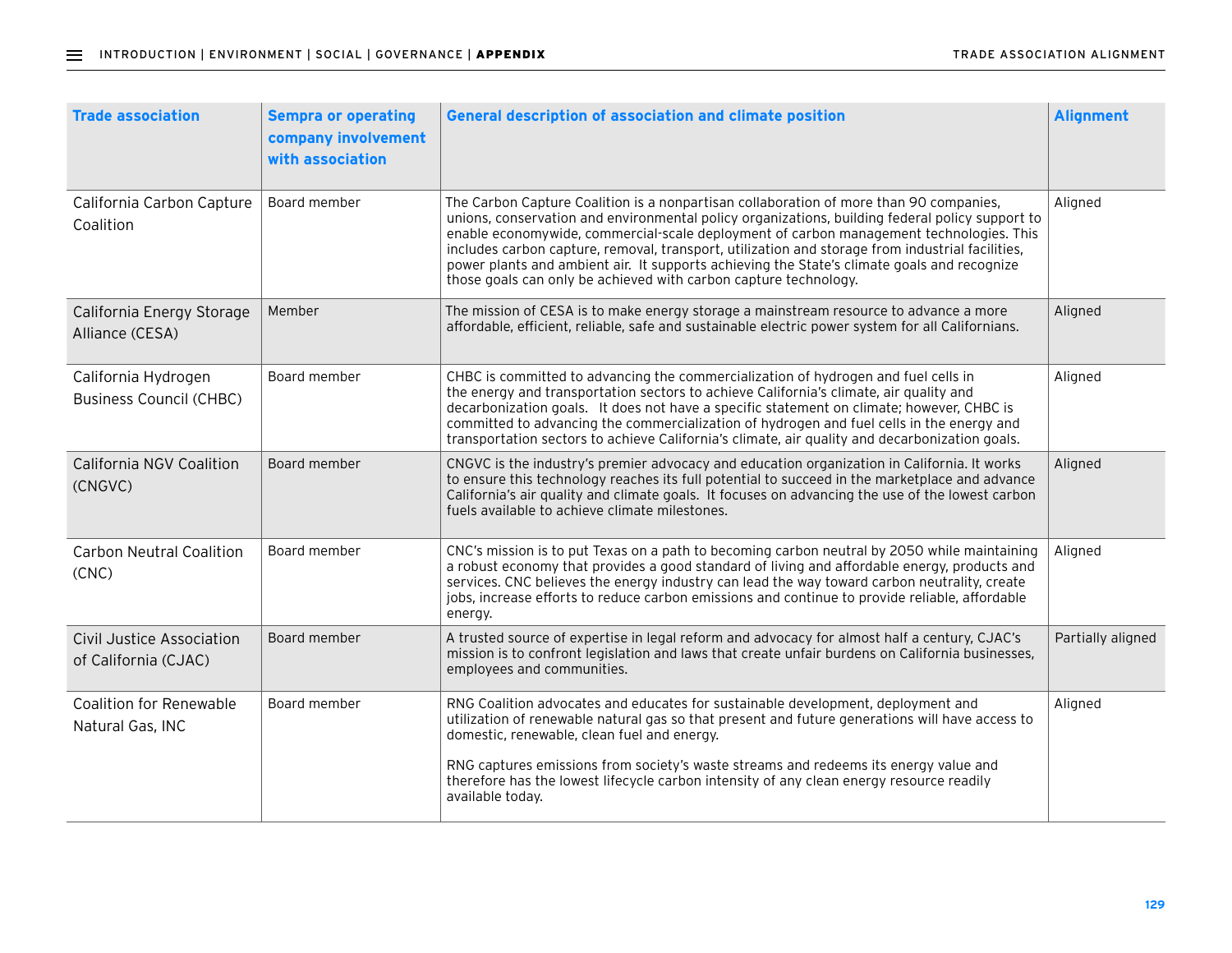| <b>Trade association</b>                                           | <b>Sempra or operating</b><br>company involvement<br>with association | <b>General description of association and climate position</b>                                                                                                                                                                                                                                                                                                                                                                                                                                                                                                                                                                                                                                                                                                                                                                                                                                                                                                                                                                                    | <b>Alignment</b>         |
|--------------------------------------------------------------------|-----------------------------------------------------------------------|---------------------------------------------------------------------------------------------------------------------------------------------------------------------------------------------------------------------------------------------------------------------------------------------------------------------------------------------------------------------------------------------------------------------------------------------------------------------------------------------------------------------------------------------------------------------------------------------------------------------------------------------------------------------------------------------------------------------------------------------------------------------------------------------------------------------------------------------------------------------------------------------------------------------------------------------------------------------------------------------------------------------------------------------------|--------------------------|
| Council of Americas (COA)                                          | Member                                                                | COA is an international business organization whose members share a shared commitment to<br>economic and social development, open markets, the rule of law and democracy throughout<br>the Western Hemisphere. The Council's membership consists of leading international<br>companies representing a broad spectrum of sectors, including banking and finance,<br>consulting services, consumer products, energy and mining, manufacturing, media, technology<br>and transportation. The Council has indicated that it does not have a position on, nor does it<br>lobby on, global climate change matters.                                                                                                                                                                                                                                                                                                                                                                                                                                      | Further review<br>needed |
| Edison Electric Institute<br>(EEI)                                 | Board member, participate<br>on various committees                    | EEI represents all U.S. investor-owned electric utility companies. EEI provides public policy<br>leadership, strategic business intelligence and essential conferences and forums.<br>EEI's member companies are leading a clean energy transformation. They are working to<br>get the energy their members [?] provide as clean as they can as fast as possible, without<br>compromising on the reliability or affordability essential to the customers and communities<br>they serve. Thanks mainly to the leadership of EEI's member companies, carbon emissions<br>from the electric power sector are at their lowest level since 1978-and will continue to fall.<br>We have an extraordinary opportunity before us to tackle climate change, and EEI's member<br>companies are well-positioned to be part of the climate change solution. We are committed<br>to reducing carbon emissions in our sector and helping other sectors-particularly the<br>transportation and industrial sectors-transition to clean, efficient electric energy. | Aligned                  |
| <b>Greater Houston</b><br>Partnership                              | Board member                                                          | The Greater Houston Partnership is dedicated to strengthening Houston's position as<br>the world's energy capital. The economic vitality and growth of the region's economy is<br>inextricably tied to the energy industry, and the industry is changing rapidly. In 2020, the<br>Partnership prioritized efforts that will position Houston to lead the global energy transition<br>to a more efficient and sustainable, low-carbon future and to accommodate global demand<br>growth. The Partnership is committed to working alongside the business community,<br>stakeholders, elected officials and others to identify solutions to take on the dual challenge of<br>meeting the world's increasing energy needs while lowering the world's carbon footprint.                                                                                                                                                                                                                                                                                | Partially aligned        |
| Interstate Natural Gas<br><b>Association of America</b><br>(INGAA) | Member                                                                | INGAA is a trade organization that advocates regulatory and legislative positions of<br>importance to the natural gas pipeline industry in North America. INGAA is comprised of 26<br>members, representing the vast majority of the interstate natural gas transmission pipeline<br>companies in the U.S. and Canada. In January 2021 INGAA members issued a climate policy<br>statement. In November 2021, INGAA released updated commitments on reducing greenhouse<br>gas emissions. These commitments outline specific actions and considerations for reducing<br>methane and carbon dioxide emissions; highlight INGAA members' support of the development<br>of new emissions reduction technologies and practices; and encourage information-sharing<br>related to reducing emissions across the natural gas transmission and storage sector.                                                                                                                                                                                             | Partially aligned        |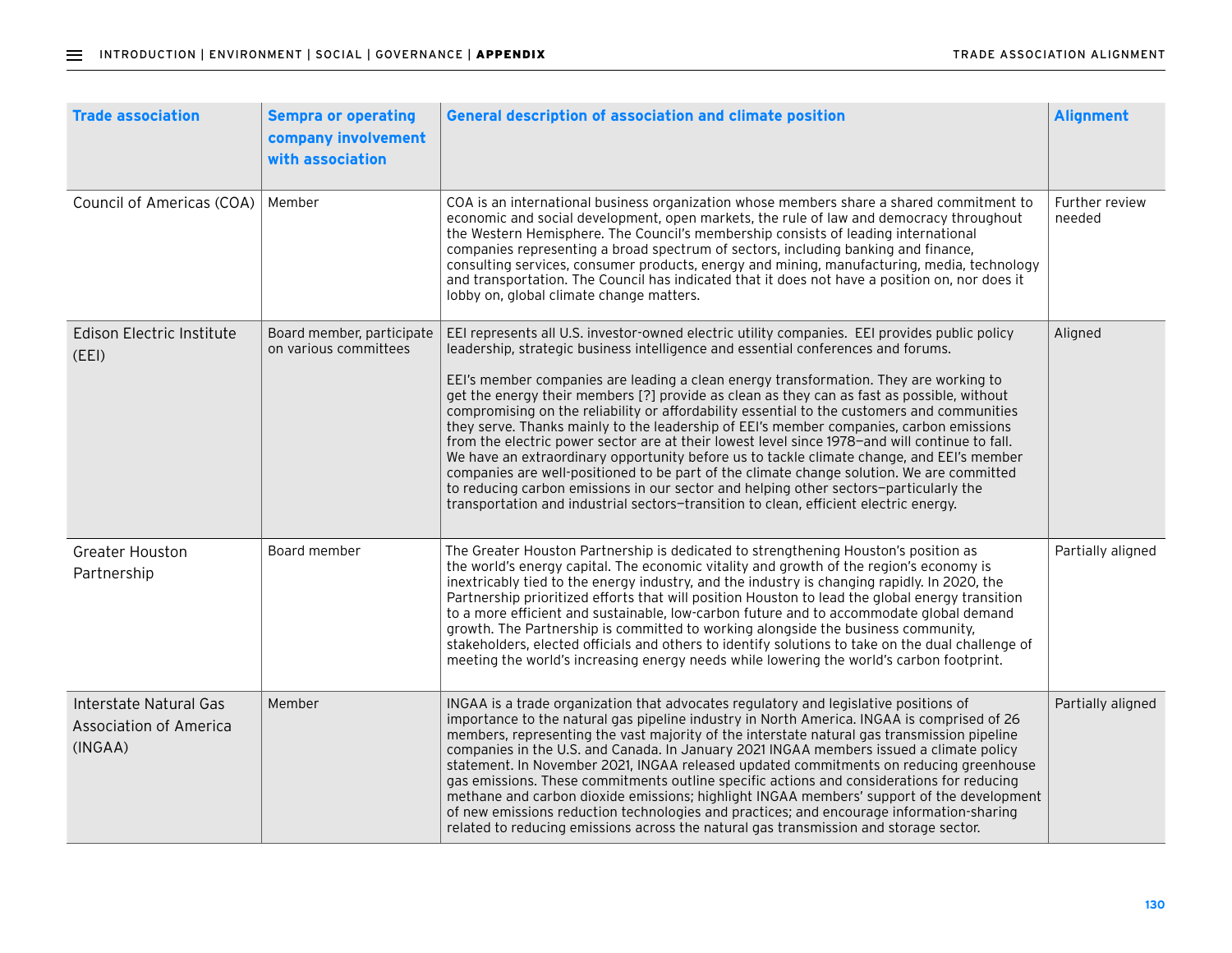| <b>Trade association</b>                                      | <b>Sempra or operating</b><br>company involvement<br>with association | <b>General description of association and climate position</b>                                                                                                                                                                                                                                                                                                                                                                                                                                                                                                                                                                                                                                                                                                                                                                                                                              | <b>Alignment</b>  |
|---------------------------------------------------------------|-----------------------------------------------------------------------|---------------------------------------------------------------------------------------------------------------------------------------------------------------------------------------------------------------------------------------------------------------------------------------------------------------------------------------------------------------------------------------------------------------------------------------------------------------------------------------------------------------------------------------------------------------------------------------------------------------------------------------------------------------------------------------------------------------------------------------------------------------------------------------------------------------------------------------------------------------------------------------------|-------------------|
| Louisiana Association<br>of Business and Industry<br>(LABI)   | Member                                                                | LABI serves its broad membership by working towards the singular goal of fostering a climate<br>for economic growth through consistently championing the principles of the free enterprise<br>system. LABI sets the standard for advocacy, providing policymakers with the information<br>and perspective necessary to advance sound public policy that supports strong economic<br>growth. The LABI Energy and Environmental Council contains many principles that support<br>timely compliance with the Federal Clean Air Act, support for a diverse energy strategy, and<br>support for a consistent and fair regulatory climate, among other items. One relevant provision<br>states that the association "supports environmental legislation and regulations that balance<br>environmental concerns with economic realities and are workable, practical, equitable and<br>consistent." | Partially aligned |
| Louisiana Mid-Continent<br>Oil and Gas Association<br>(LMOGA) | Member                                                                | LMOGA's mission is to promote and represent the oil and gas industry operating in Louisiana<br>and the Gulf of Mexico by extending the representation of its members to the Louisiana<br>Legislature, state and federal regulatory agencies, the Louisiana congressional delegation,<br>the media and the general public. LMOGA has stated that the risks of climate change are real,<br>and the solutions to these risks must also be real. Creative solutions to the climate challenge<br>should leverage Louisiana's natural areas of strength and present opportunities for economic<br>growth for Louisianans.                                                                                                                                                                                                                                                                         | Partially aligned |
| <b>Orange County Business</b><br>Council (OCBC)               | Board member                                                          | OCBC represents and promotes the business community, working with government and<br>academia to enhance Orange County's economic development and prosperity.<br>OCBC does not participate in federal advocacy practices but supports sustainability and<br>renewable clean energy options that provide choices for businesses in the region.                                                                                                                                                                                                                                                                                                                                                                                                                                                                                                                                                | Aligned           |
| Texas Association of<br><b>Business (TAB)</b>                 | Board member                                                          | TAB is the Texas State Chamber, representing companies of every size and industry. TAB works<br>bipartisanly to protect Texas's pro-business climate, delivering solutions to the challenges<br>affecting Texas employers. Its core principles are to ensure a light regulatory environment<br>and tax structure for businesses of every size and industry; maximize employers' opportunity<br>to grow jobs, increase wages and give back to their communities; build a sustainable and<br>inclusive workforce by enhancing the education system and encouraging second chance hiring;<br>support business growth through sensible immigration and trade policies as well as economic<br>development incentives; and fortify infrastructure including energy, transportation, water and<br>broadband.                                                                                       | Partially aligned |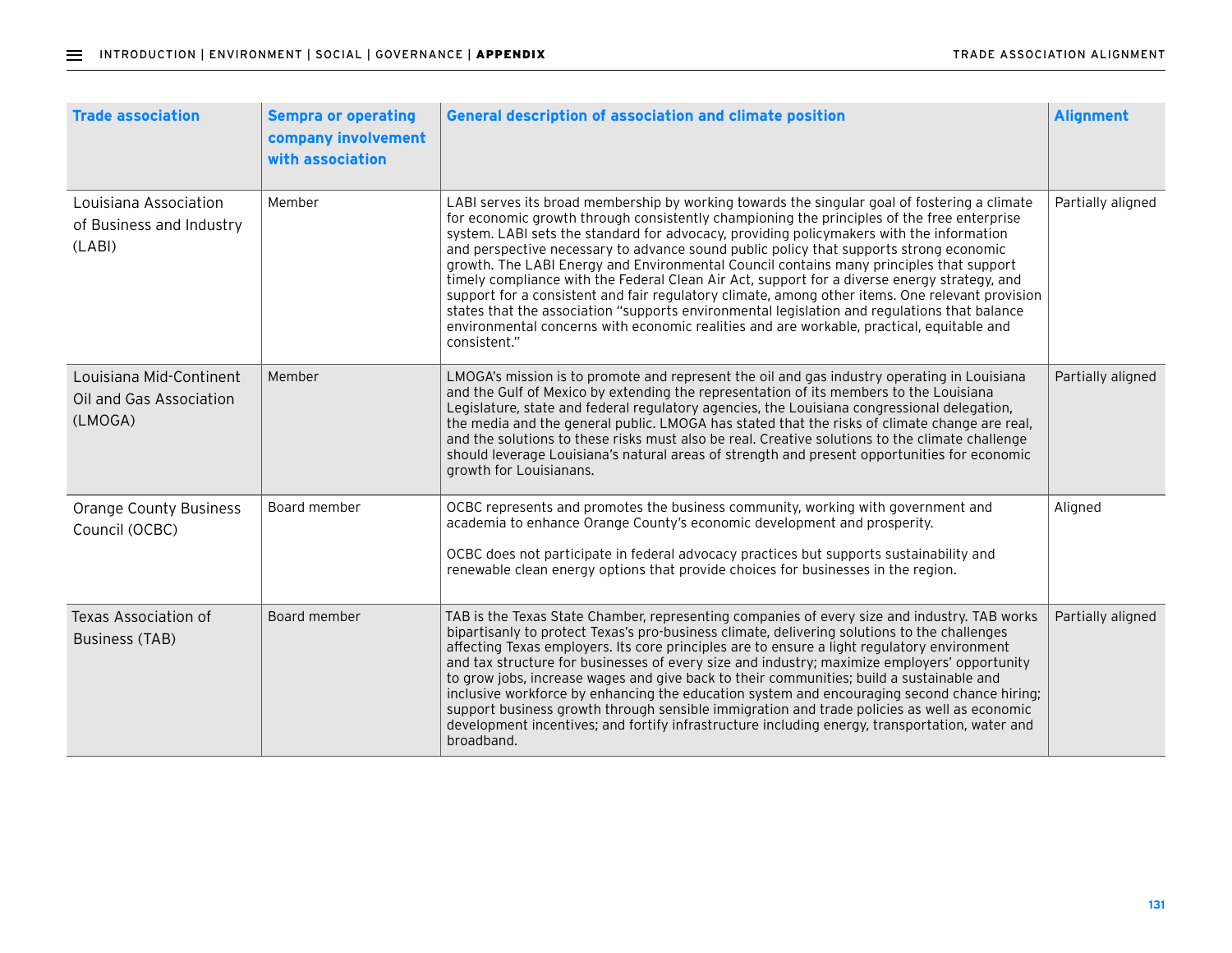| <b>Trade association</b>                                              | <b>Sempra or operating</b><br>company involvement<br>with association | <b>General description of association and climate position</b>                                                                                                                                                                                                                                                                                                                                                                                                                                                                                                                                                                                                                                                                                                                                                                                                                                                                                                                           | <b>Alignment</b>  |
|-----------------------------------------------------------------------|-----------------------------------------------------------------------|------------------------------------------------------------------------------------------------------------------------------------------------------------------------------------------------------------------------------------------------------------------------------------------------------------------------------------------------------------------------------------------------------------------------------------------------------------------------------------------------------------------------------------------------------------------------------------------------------------------------------------------------------------------------------------------------------------------------------------------------------------------------------------------------------------------------------------------------------------------------------------------------------------------------------------------------------------------------------------------|-------------------|
| Texas Oil and Gas<br>Association (TXOGA)                              | Member                                                                | TXOGA is a statewide trade association representing every facet of the Texas oil and gas<br>industry, including small independents and major producers. TXOGA's climate policy statues<br>that to further achieve climate progress, GHG emission-reduction efforts are a global<br>responsibility with participation from all sectors and industries. TXOGA supports public policy<br>that recognizes oil and natural gas are indispensable, facilitates GHG emissions reductions,<br>and balances economic, environmental, energy and national security needs while promoting<br>innovation. The association believes in a policy approach that acknowledges the costs of<br>action and inaction and the competitiveness of the U.S. economy. TXOGA supports a market-<br>based approach to GHG emissions reductions across the U.S. economy and believes that<br>advanced technology and innovation offer the best solutions for managing climate risks and<br>reducing GHG emissions. | Partially aligned |
| US Chamber of<br>Commerce                                             | Board member                                                          | The U.S. Chamber of Commerce is the world's largest business organization. The U.S. Chamber<br>has advocated for policies that help businesses create jobs and grow our economy. The<br>Chamber believes that there is much common ground on which all sides of this discussion<br>could come together to address climate change with policies that are practical, flexible,<br>predictable and durable. The Chamber believes in a policy approach that acknowledges the<br>costs of action and inaction and the competitiveness of the U.S. economy.<br>The Chamber supports a market-based approach to GHG emissions reductions across the U.S.<br>economy, and believes that advanced technology and innovation offer the best solutions for<br>managing climate risks and reducing GHG emissions.                                                                                                                                                                                    | Aligned           |
| Western States and Tribal<br>Nations Natural Gas<br>Initiative (WSTN) | Member                                                                | WSTN is a narrowly focused organization organized to develop markets for the Rockies natural<br>gas basins. It has not developed a specific position on climate; however, its focus is on the<br>role natural gas can play in the energy transition toward lower carbon fuels and how Rockies<br>producers can lead the way on responsibly sourced gas and reduce carbon content along<br>the natural gas value chain. It is part of the WSTN message that U.S. natural gas exports are<br>proven to accelerate other nations' realization of rapid emissions reductions while generating<br>decades of economic development for our rural communities and sovereign tribal nations in<br>the western U.S.                                                                                                                                                                                                                                                                               | Partially aligned |